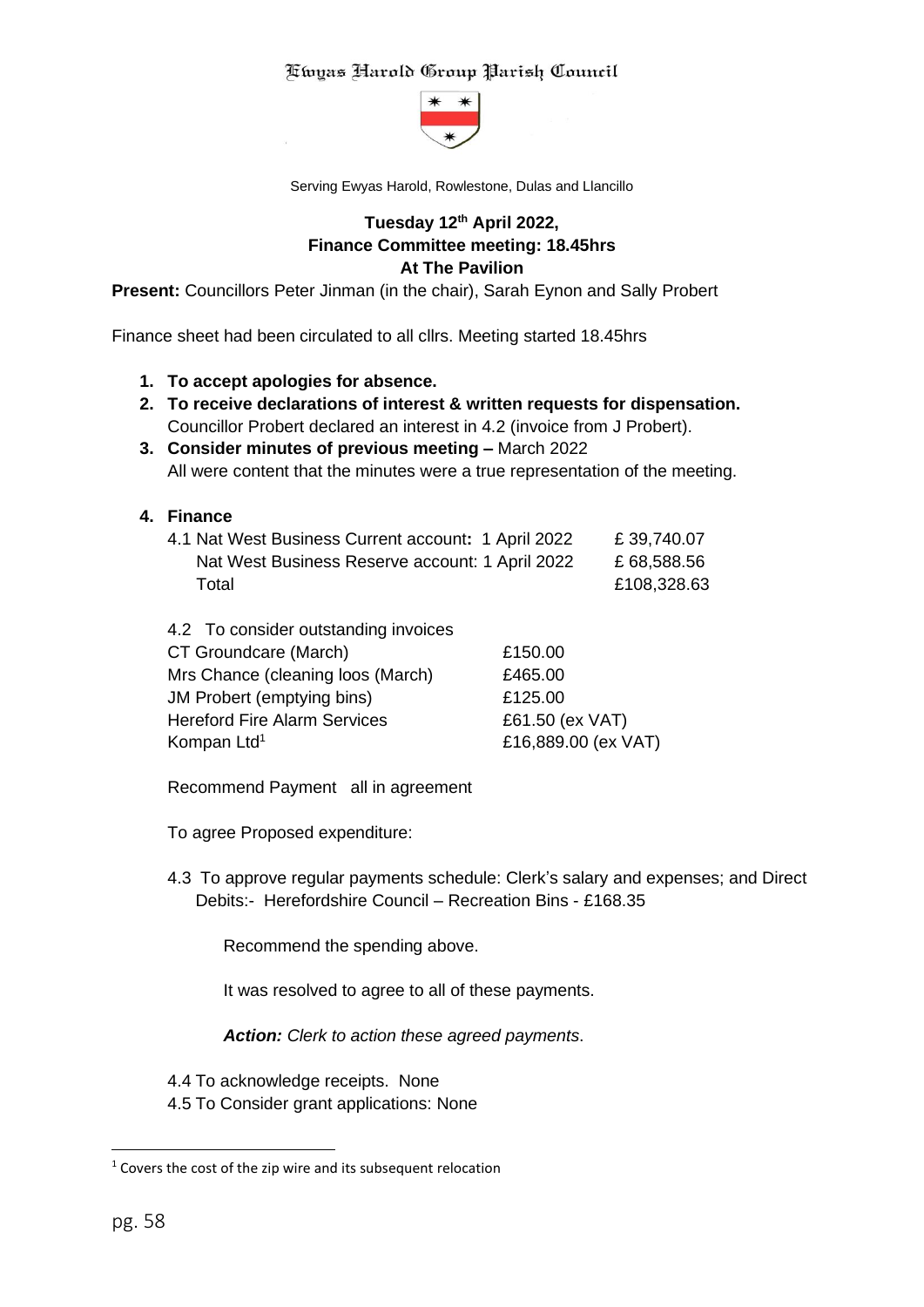

- l **5 Reserves Policy** – There was a brief discussion on the high level of reserves at the end of 2021/22 and it was RESOLVED that the Clerk drafts a Reserves policy for consideration at the next meeting**.**
- **6 To raise matters for the next agenda:** Reserves Policy.
- **7 To note the date of the next scheduled meeting: 10th May 2022**

The committee agreed with the cheques that were being submitted to the PC for authorisation.

Meeting closed at 19.00hrs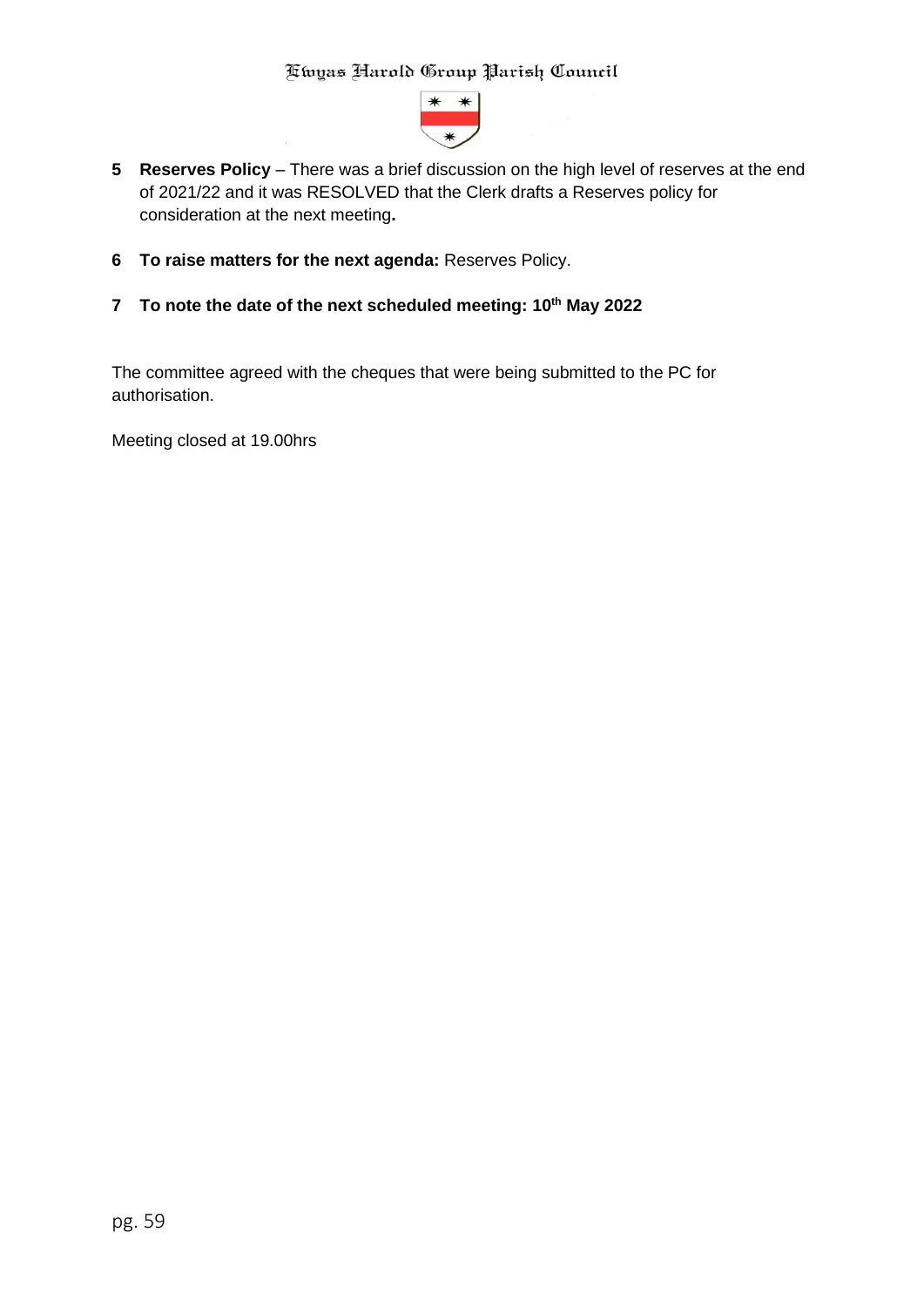

# **Ewyas Harold Group Parish Council meeting: 19.00hrs At The Pavilion.**

#### **Minutes**

**Present:** Councillors: Peter Jinman (in the chair), Sarah Eynon, Will Lloyd, Connor Price, Sally Probert, Liz Overstall, Malcolm Watkins. Also: Mark Hearne (Clerk), PC Jeff Rouse, PCSO Pete Knight and 1 member of the public.

# **1. To accept apologies for absence.**

Councillor Alex Culpin Terry Talbot – Footpaths Officer Absent without apology – Stephen Clayton

#### **2. To receive declarations of interest & written requests for dispensation.**

- 2.1 Councillor Probert Invoice submitted from her husband for work with the bins on behalf of the PC.
- 2.2 Councillor Watkins Invoice submitted by Mrs Chance for toilet cleaning.
- 2.3 Councillor Price Planning Consultation 214457
- **3. To consider minutes of the previous meetings -** 8 March 2022 and 31 March 2022. Councillors agreed that both sets of minutes were an accurate record of the respective meetings and the Chair duly signed the minutes. Councillor Overstall queried the minutes in relation to the requirement to acquire two further quotes for removing a dead tree situated at the Kemble Centre. Councillors were content that the minutes accurately reflected the resolution reached at the previous meeting.
- **4. Matters arising from the minutes:** No matters were raised.
- **5. Matters arising between meetings:** No matters were raised.
- **6. Open Forum for Public Comments** No issues were raised.

#### **7. To receive a brief report from**

- 7.1 **- West Mercia Police** The following issues were raised:
	- 7.1.1 Courier fraud is an increasing problem in the area where fraudsters prey on elderly people by purporting to be a police officer.
	- 7.1.2 Speed enforcement has recently been undertaken on the Pontrilas Road.
	- 7.1.3 The Police were unaware of an issue where the Highways Department had raised concerns over speeding in connection with a planning application for a development situated on the road from Abbey Dore to the village.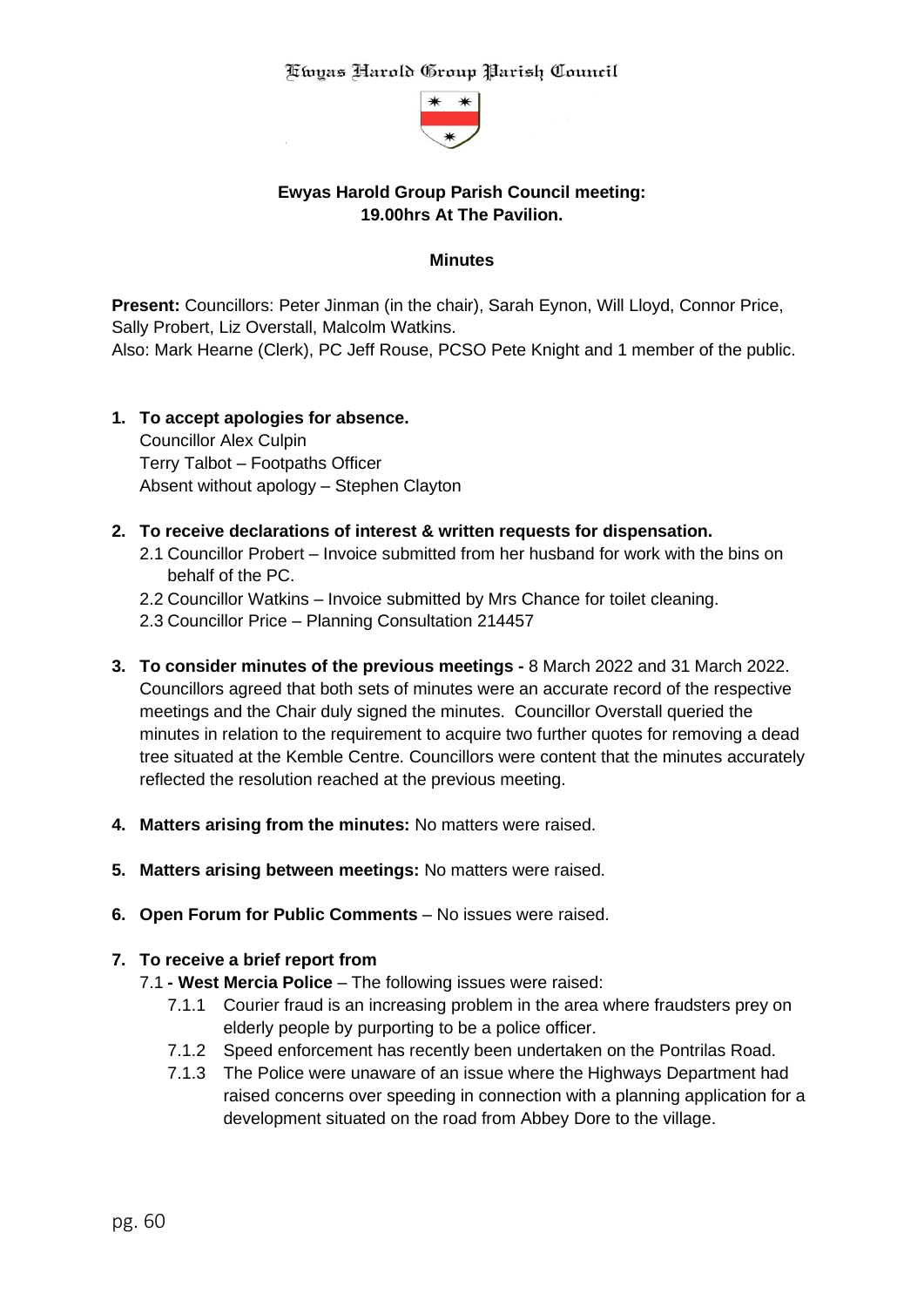

7.1.4 The Chairman highlighted continuing problems with irresponsible car parking close to the school especially during the afternoon pick up and asked if the police could visit the scene to assess the situation.

### 7.2 - **The Ward Councillor/ Parish Council Chairman**

7.2.1 – There is nothing further to report on the Kemble Centre adding that a recent FOI has been answered.

7.2.2 – Regarding the recreation ground it is expected that further discussions with the potential benefactor will take place next week.

7.2.3 - The allotments issues will continue to be pursued.

7.2.4 - Herefordshire Council have launched a campaign to raise funds to "bring the hoard home to Herefordshire". This relates to Viking treasure recently found close to Leominster.

- 7.3 **The Footpaths Officer** In reporting Terry Talbot's resignation as the Footpaths Officer the Chairman expressed his thanks for his contribution during the period he spent in the role. Councillors agreed that the role will now need to be advertised both on the Parish Council website and noticeboard. An advert will also be published on social media and Councillors will canvass possible candidates. It was further agreed that there is no reason why the Footpath Officer responsibilities could not be shared between two people. There was also a brief discussion on a footpath closure on the Kentchurch estate land in Ewyas Harold and it was agreed that permission must be sought before any closure notices are erected.
- 7.4 **The Tree Warden** Councillor Overstall reported that a cherry tree has been planted at the Kemble Centre which was well received by the community group. It is planned to talk to residents about the trees growing in the recreation ground. Councillor Overstall also mentioned that there are some cherry trees available to be planted around the perimeter of the recreation ground but was aware that this may be affected by the planned footpath.

#### 7.5 – **Balfour Beatty** – The following issues were raised in discussion:

7.5.1 - Once appointed the new Footpath Officer[s] will form part of the transition of responsibilities for PROW issues from Balfour Beatty to Herefordshire Council.

7.5.2 – Councillors noted that the flood measuring device which has been installed close to the shop may have been placed in the wrong place.

7.5.3 – It was reported that a warning stakes on the Dulas Road were broken and had become dangerous.

7.5.4 – Signage at the Dules end of the village is covered in mould and has become illegible, but it was recognised that this is not a priority for Balfour Beatty. 7.5.5- It was noted that there is no village signage in place in Dulas.

**8. Action List for Councillors –** Actions discussed under the various headings in these minutes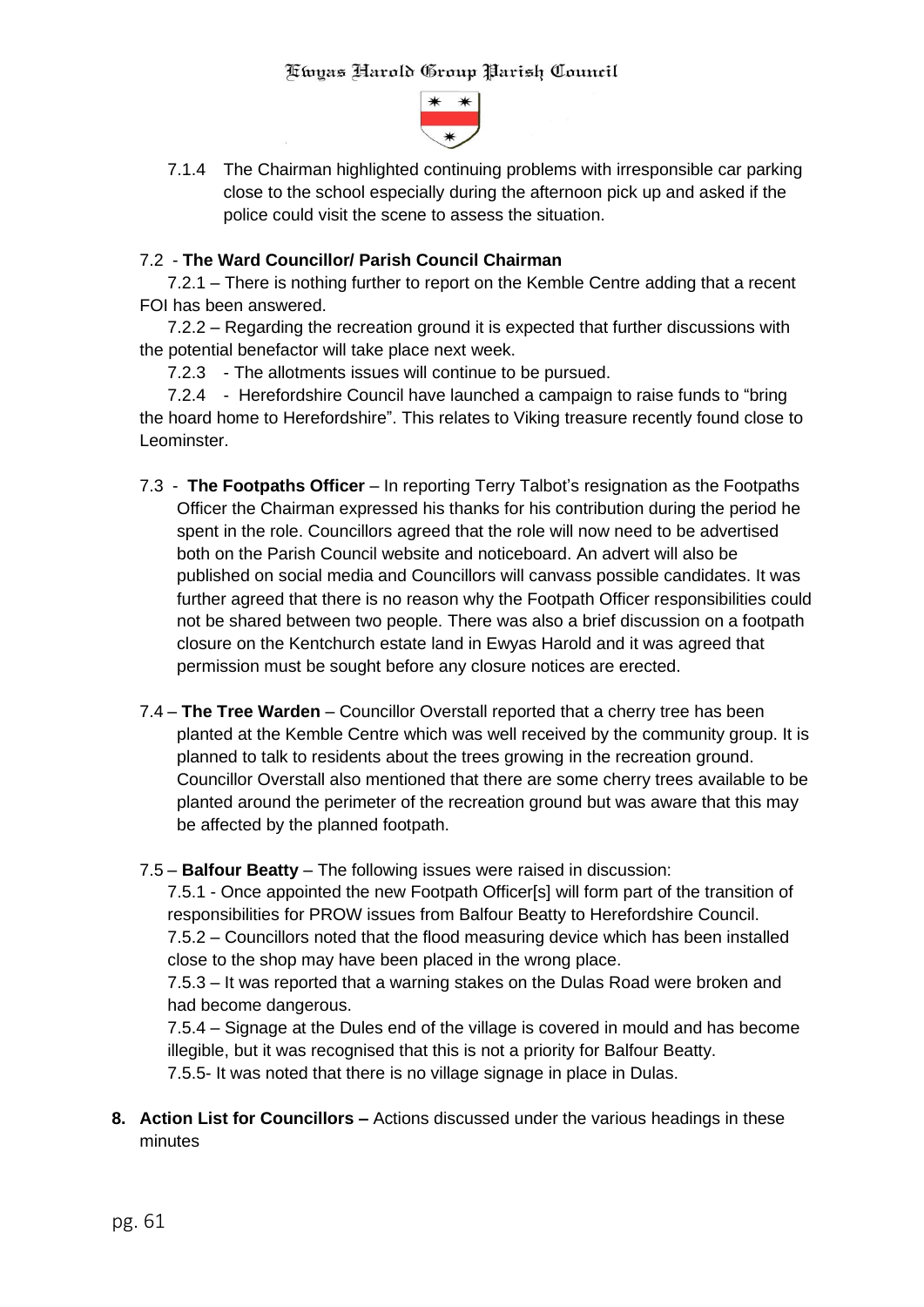

- **9. Kemble Centre –** The Chairman reported that some work has commenced but this will not be completed until further materials become available.
- **10. Planning -** To consider comments on applications to be determined by Herefordshire Council as listed below.
	- 10.1 Planning Consultation  $214457^2$  The Old Barn, Ewyas Harold. Proposed two storey oak framed extension to create larger kitchen living space. Councillors shared the concerns expressed by the River Lugg Internal Drainage Board (IDB) especially as the area on which this property is sited is prone to flooding and Councillors concluded that the results of the infiltration tests recommended by the IDB must be made public and fully evaluated before any decision is reached on the application. Councillors asked for an assurance that the proposed extension will not lead to a loss of privacy to the immediate neighbours. Councillors also commented that the LPA should consider the representations from a neighbour before determining the application. It was RESOLVED that the Clerk responds to the LPA accordingly.
	- 10.2 Planning Consultation 220711 12 Bridge Farm, Ewyas Harold. Proposed conversion of garage, including replacing garage door with window and installing new window to side elevation. Councillors had no difficulty with the proposals set out in the planning application and it was RESOLVED that the Clerk confirms their support with the LPA.
	- 10.3 Planning Re-consultation 214118 Woodview Cottage, Ewyas Harold. Application to keep an existing metal storage container in the front garden. Councillors remain concerned over the measurements quoted for the container and recommended that it is independently measured. Councillors concluded that their previous objection submitted in February 2022 remains valid and they continue to object to the proposals set out in the planning re-consultation. It was RESOLVED that the Clerk informs the LPA accordingly.
	- 10.4 Planning Consultation 220702 Tybony, Ewyas Harold. Proposed extensions and alterations to dwelling and detached garage. Councillors decided to reserve judgement on the application until they have sight of the evidence which addresses the concerns expressed by the River Lugg Internal Drainage Board over drainage issues. It was RESOLVED that the Clerk responds to the LPA accordingly.
	- 10.5 Section 106 monies The Chairman reported that he has written to Herefordshire Council seeking advice on the current status of Section 106 monies as it applies to the planned developments of 38 and 25 houses in the parish. The Chairman added that it is important that process remains open and transparent and that the Parish Council should expect to be kept informed at every stage.

# **11. Recreation ground/pavilion:**

11.1 Following a request from the Recreation Ground Working Group and other Councillors it was RESOLVED that the Clerk writes to Mr and Mrs Chance asking if the toilets in the recreation ground could remain open until 20.00hrs during the

<sup>&</sup>lt;sup>2</sup> Councillor Price left the meeting during the discussion on Planning Consultation 214457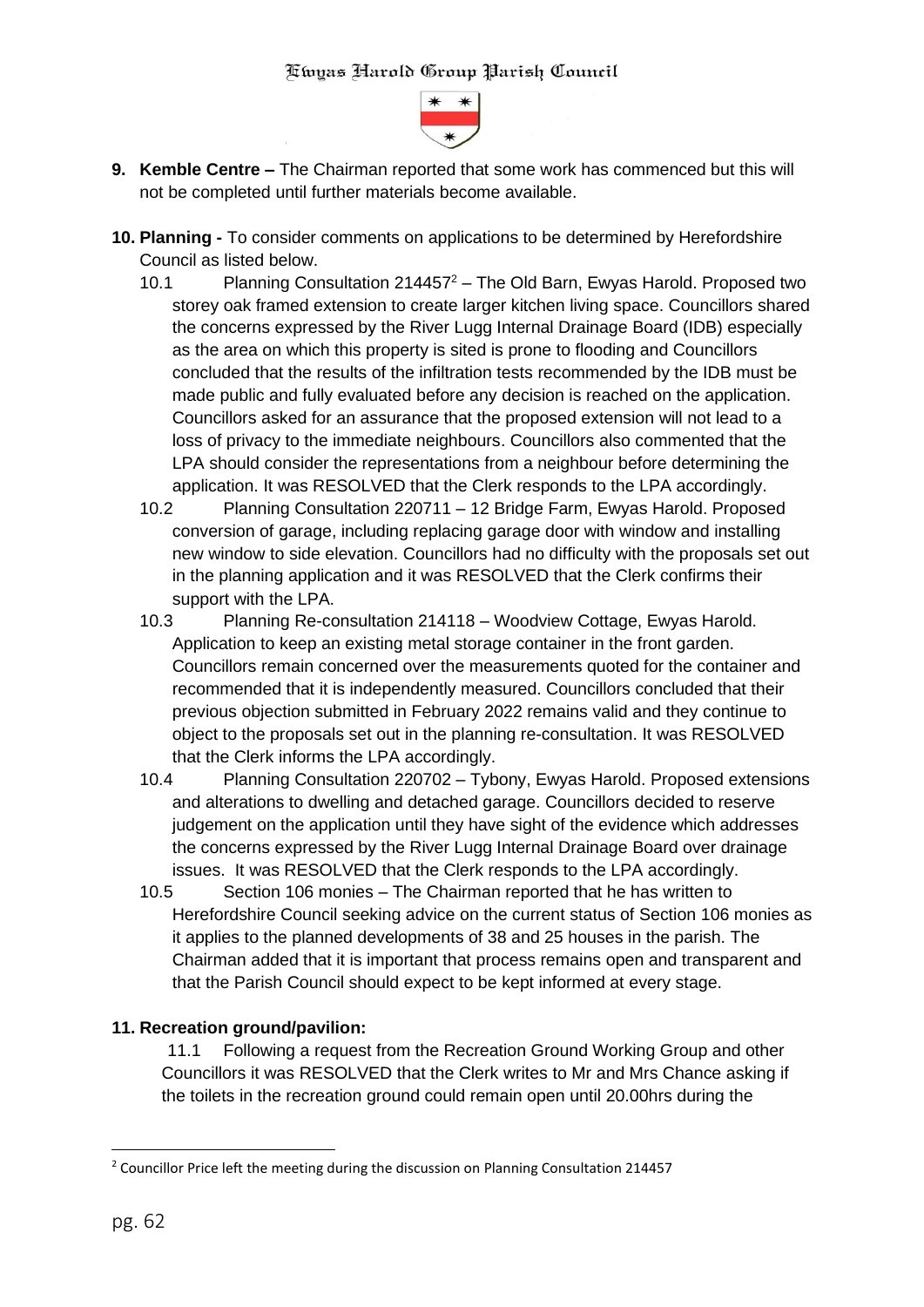

summer months. Councillor Watkins also reported that two further quotes are required for painting the toilets.

11.2 – The Chairman reported that based on the quotes received the costs of the Multi Use Games Area (MUGA) broadly matches the financial contribution hoped to be made available from a benefactor. Councillors recognised that before any substantive action is taken to procure and install the MUGA it will be important to undertake a full public consultation part of which may include seeking pre-planning advice. Councillors agreed that the public should be consulted on the whole vision for the recreation ground to include the proposed extension of the car park and pathway. It was RESOLVED that Councillors set aside £5k from the general reserves for this purpose.

### **12. Lengthsman**

.

12.1 There was nothing substantive to report but Councillors noted that it is permissible to contract services to two lengthsman with the work split between major and minor activities. It was RESOLVED that action is taken to identify a second lengthsman to undertake routine maintenance in the parish with David Roden left to focus on drainage grant projects.

12.2 Councillor Probert commented that the recent flooding survey undertaken by Welsh Water was disappointing. It was also noted that results from the Environment Agency are outstanding.

#### **13. Finance**

13.1 Councillors noted the bank balances in the Finance Committee minutes.

- 13.2 It was RESOLVED to approve and/or note the following:
	- 13.2.1 Payments annotated in the finance committee minutes.
	- 13.2.2 Regular payments (as listed in the finance committee minutes)
	- 13.2.3 Monies received: None
	- 13.2.4 Grant requests for consideration: None
- 13.3 Councillors discussed the offer of a £10k grant from Hereford Community Association (HCA) which had been originally planned for the zip wire. As the zip wire has already been installed and the grant cannot be applied retrospectively it was RESOLVED that the Clerk asks the HCA if the grant could be used for the proposed pathway in the recreation ground.

# **14. Community Resilience Plan / Covid 19**

Councillor Price provided an update following a recent workshop which involved participation from various groups/businesses in the parish which included the Temple public house, church, surgery and school. The next stage will involve revising the plan to reflect feedback from the workshop. Councillor Price acknowledged that the scope of the plan was, to a large extent, dependent on the number of volunteers who sign up to the initiative, but he envisaged that it will offer a central source of information and signpost users to other sources of guidance. Councillors also recognised that steps must be taken to screen volunteers to prevent a possible abuse of the system. Councillor Price agreed to circulate the revised plan to the other